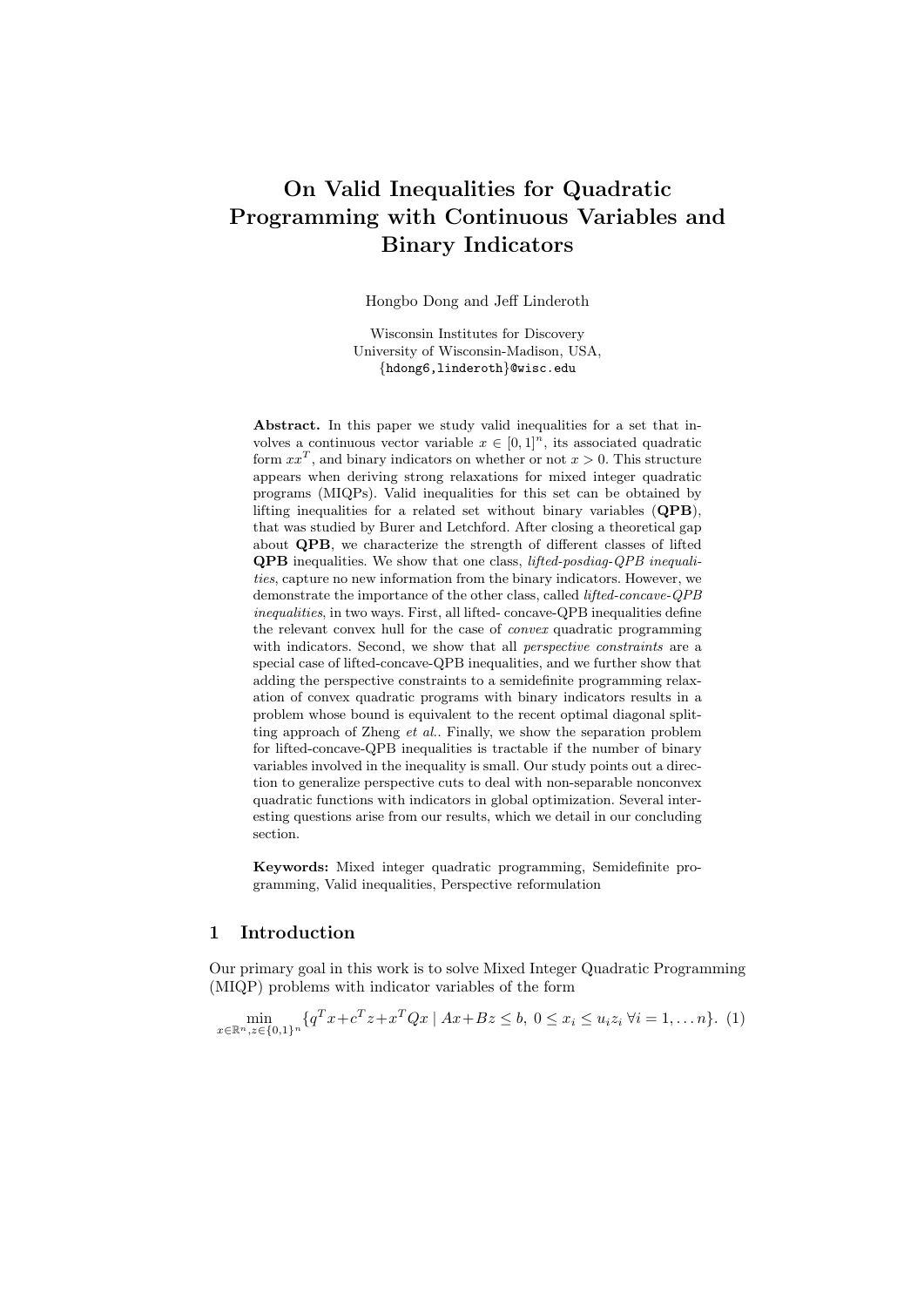In  $(1)$ , the binary variable  $z_i$  is used to indicate the positivity of its associated continuous variable  $x_i, \forall i = 1, \ldots, n$ . Related problems of this type arise in many applications, including portfolio selection [4], sparse least-squares [20], optimal control [18], and unit-commitment for power generation [14]. The optimization problem (1) can be very difficult to solve to optimality. Computational experience presented in [3] shows that for problems of size  $n = 100$ , a branch-andbound algorithm typically requires more than  $10^6$  nodes to solve the problem to optimality.

A standard technique for solving (1) is to linearize the objective by introducing a new variable for each product of variables  $x_i x_j$ , arranging these new variables into a matrix variable  $X$ . Problem  $(1)$  can then be written as

$$
\min_{(x,z,X)\in T} \{q^T x + c^T z + Q \bullet X\},\tag{2}
$$

where

$$
T := \left\{ (x, z, X) \in \mathbb{R}^{2n + \frac{n(n+1)}{2}} \middle| z \in \{0, 1\}^n, \ X = xx^T, \ Ax + Bz \le b \atop 0 \le x_i \le u_i z_i, \ i = 1, ..., n \right\}.
$$

All matrices considered in this paper are symmetric, so they can be represented as a vector in a linear space of dimension  $\frac{n(n+1)}{2}$  by stacking columns of upper triangular part of the matrix. Given two  $n \times n$  symmetric matrices X and Y, their inner product is defined as  $X \bullet Y = \sum_{i=1}^{n} X_{ii} Y_{ii} + 2 \sum_{i < j} X_{ij} Y_{ij}$ .

To solve Problem 2, it suffices to optimize the objective over  $conv(T)$ , so it is natural to study T and closely-related sets. In this paper, we primarily study valid inequalities for the following set and its convex hull:

$$
S := \left\{ (x, z, X) \in \mathbb{R}^{2n + \frac{n(n+1)}{2}}, \frac{x \in [0, 1]^n, z \in \{0, 1\}^n,}{X = xx^T, x_i \leq z_i, i = 1, ..., n} \right\}.
$$

In  $S$ , the general bounds on the continuous variables in  $T$  have changed to  $x \in [0,1]^n$ . This change results in no loss of generality. However, the set S does not have the linear constraints  $Ax + Bz \leq b$  in the definition of T.

By moving the nonlinearity in (1) into the constraints, many of the results we obtain can be directly applied to create strong convex relaxations of problems that additionally have quadratic constraints and indicator variables. These problem arise in applications such as product pooling with network design [12, 22] and digital filter design [24].

When the quadratic functions are convex, a more natural relaxation to study is the following "larger" set,

$$
S^{\succeq} := \left\{ (x, z, X) \in \mathbb{R}^{2n + \frac{n(n+1)}{2}}, \, \begin{matrix} x \in [0, 1]^n, z \in \{0, 1\}^n, \\ X \succeq xx^T, x_i \leq z_i, i = 1, ..., n \end{matrix} \right\},
$$

where the notation  $X \succeq xx^T$  means that the matrix  $X - xx^T$  is positive semidefinite.

The remainder of the extended abstract is organized into five sections. Section 2, describes basic properties of the set  $S$ . The relationship between  $S$ , the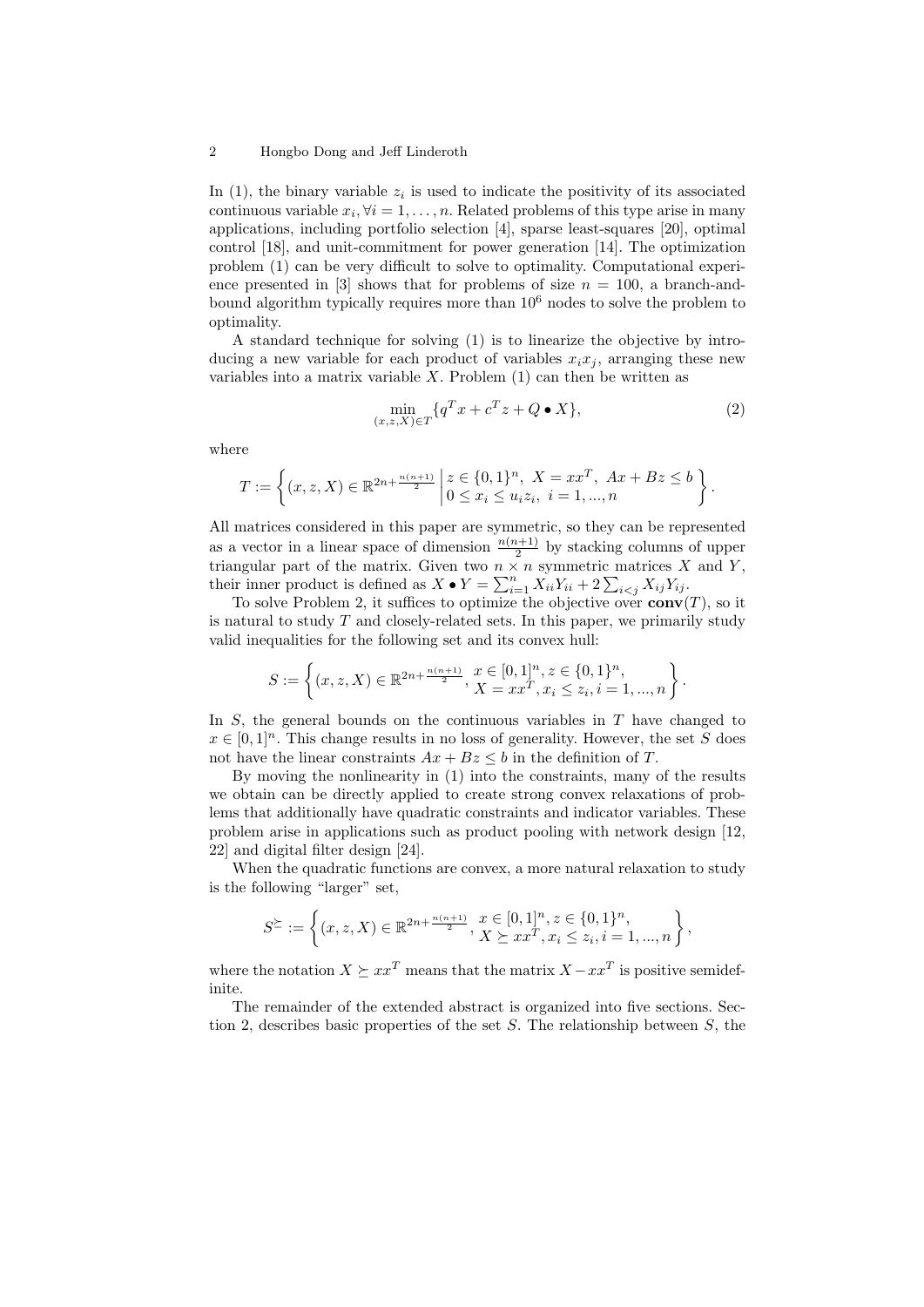Boolean Quadric Polytope BQP [21], and the box-constrained QP set QPB [10] is shown, and we slightly strengthen an earlier result known about valid inequalities for **QPB**. We next discuss valid inequalities of  $S$  obtained by lifting certain inequalities for QPB. The inequalities are divided into two classes, called *lifted-posdiag-QPB* inequalities, and *lifted-concave-QPB* inequalities. Section 3 shows the negative results that lifted-posdiag-QPB inequalities contribute essentially no additional strength to the continuous relaxation. In Section 4, we establish the importance of lifted-concave-QPB inequalities for defining strong relaxations of S. We show that the "simplest" class of lifted-concave-QPB inequalities already contains all perspective cuts [13]. As a by-product, for convex quadratic programs with binary indicators, we propose a semidefinite programming (SDP) relaxation that is no worse than the relaxation obtained by any diagonal splitting and perspective reformulation scheme [15]. Further, the corresponding dual SDP provides the optimal diagonal splitting. A similar (but slightly weaker) result was previously obtained in [25]. In Section 4, we also show that every valid linear inequality for  $conv(S^{\succeq})$  is a lifted-concave-QPB inequality. Finally, in Section 5, we provide a tractability result on the separation of lifted-concave-QPB inequalities, establishing that the inequalities can be separated (in the weak sense) in time that is polynomial in  $n$  when the binary variables simultaneously lifted is bounded. Section 5 also contains an example of size  $n = 3$  where the relaxation with lifted-concave-QPB inequalities dominates the doubly-nonnegative relaxation of [8]. We conclude in Section 6 with some natural directions for research that are motivated by this work.

## 2 Basic Properties

Proposition 1 establishes three fundamental properties of  $conv(S)$  and  $conv(S^{\geq})$ .

#### Proposition 1

- Both  $conv(S)$  and  $conv(S^{\succeq})$  are full-dimensional;
- The set of extreme points for  $conv(S)$  is S;
- $\text{ conv}(S^{\succeq}) = \text{conv}(S) + \left\{ (0, 0, X) \in \mathbb{R}^{2n + \frac{n(n+1)}{2}}, X \succeq 0 \right\}.$

Proof. The straightforward proof is given in the appendix.

By projecting away z from  $conv(S)$ , we obtain the set **QPB** studied in [10],

$$
\text{proj}_{(x,X)}\left(\text{conv}(S)\right) = \text{QPB} = \text{conv}\{(x,X) \in \mathbb{R}^{n+\frac{n(n+1)}{2}} :\\ x \in [0,1]^n, X_{ij} = x_i x_j, 1 \le i \le j \le n\}.
$$

Furthermore, as proved by [10], projecting away the diagonal entries of  $X$  in QPB yields the well-known Boolean Quadric Polytope (BQP) [21]:

$$
\mathbf{proj}_{(x,\mathbf{ADiag}(X))}(\mathbf{QPB}) = \mathbf{BQP} = \mathbf{conv}\{(x,y) \in \mathbb{R}^{n + \frac{n(n-1)}{2}} : x \in \{0,1\}^n, y_{ij} = x_i x_j, 1 \le i < j \le n\},\
$$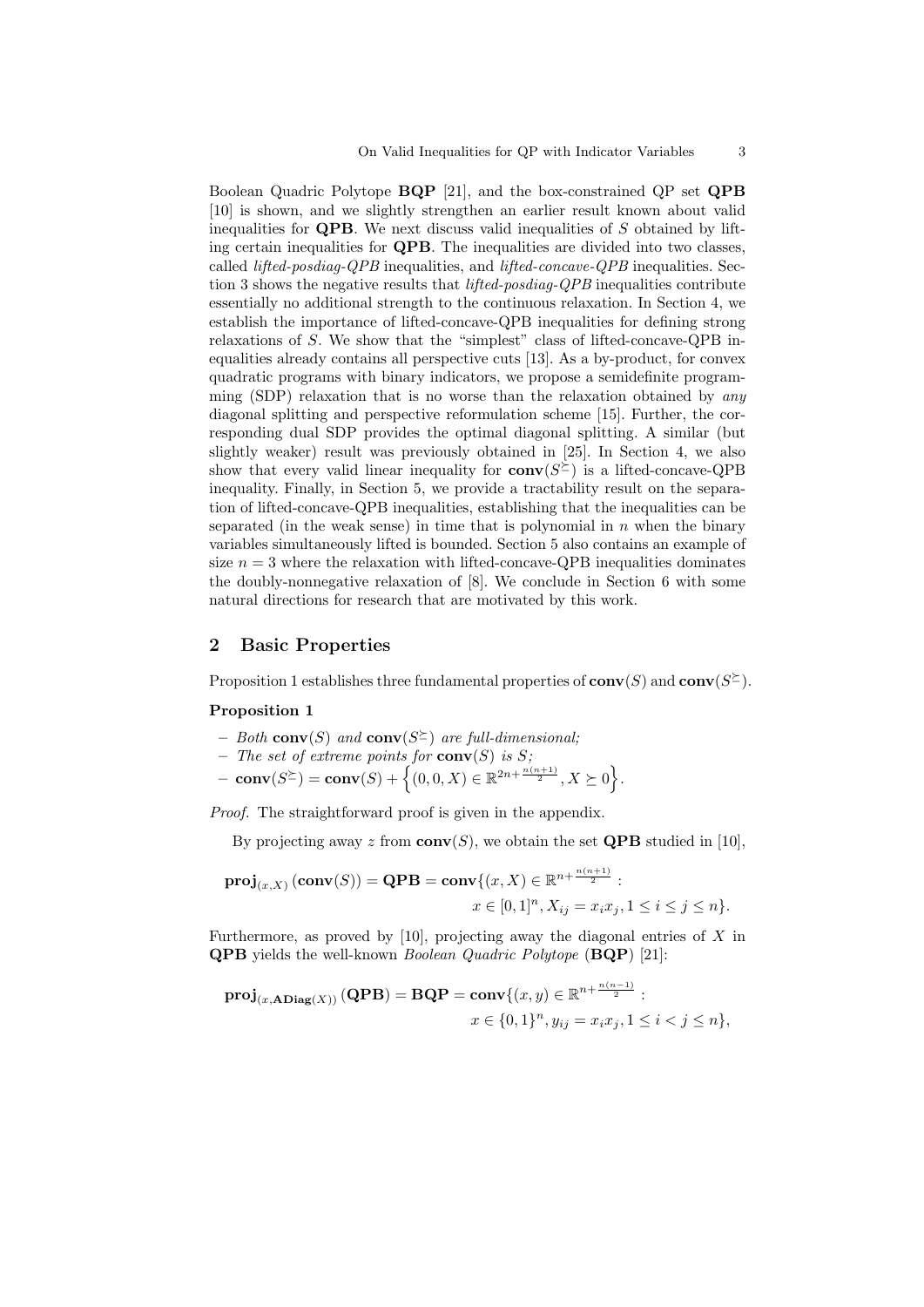where  $\mathbf{ADiag}(X)$  denotes a vector of dimension  $n(n-1)/2$  obtained by stacking entries above (but not including) the diagonal of  $X$ . These two observations reveal the set  $conv(S)$  to contain interesting interactions between continuous and binary variables in the quadratic context.

Burer and Letchford [10] also classified linear inequalities valid for QPB according to the eigenvalues of the matrix of coefficients for  $X$ . Specifically, the inequality

$$
B \bullet X + \alpha^T x + \gamma \le 0 \tag{3}
$$

is called convex-QPB, concave-QPB, or indefinite-QPB, if its associated quadratic form  $x^T B x + \alpha^T x + \gamma$  is convex, concave or indefinite, respectively. Burer and Letchford proved the following results for convex and concave-QPB inequalities.

**Proposition 2** ([10], **Proposition 8**) A point  $(\bar{x}, \bar{X}) \in \mathbb{R}^{n + \frac{n(n+1)}{2}}$  satisfies all concave-QPB inequalities if and only if it is in the convex set

$$
\{(x, X) | X \succeq xx^T, x \in [0, 1]^n\}.
$$

The original proposition in [10] does not demonstrate the "only if" part of Proposition 2, but the result easily follows from the fact that  $X \succeq xx^T$  is equivalent to  $(x, X)$  satisfying the infinitely-many concave inequalities

$$
-\begin{pmatrix} s \\ v \end{pmatrix}^T \begin{pmatrix} 1 & x^T \\ x & X \end{pmatrix} \begin{pmatrix} s \\ v \end{pmatrix} = -(vv^T) \bullet X - 2(sv)^T x - s^2 \le 0, \forall s \in \mathbb{R}, v \in \mathbb{R}^{n-1}.
$$

This observation also establishes that it suffices to consider concave-QPB inequalities with  $\text{rank}(B) \leq 1$ .

For convex-QPB inequalities, Burer and Letchford provided the following partial characterization.

**Proposition 3** ([10], Proposition 9) If  $B \bullet X + \alpha^T x + \gamma \leq 0$  is a valid inequality for **QPB** and  $B \succeq 0$ , then it is valid for the convex set

$$
\{(x,X)|(x,\mathbf{ADiag}(X))\in \mathbf{BQP}, X_{ii}\leq x_i, \forall i=1,\ldots,n\}.
$$

Proposition 3 only establishes the necessity for (3) to be a convex-OPB inequality, not its sufficiency. We fill this gap in Proposition 4 by considering a larger class that includes the convex-QPB inequalities.

**Proposition 4** A point  $(\bar{x}, \bar{X})$  satisfies all inequalities  $B \bullet X + \alpha^T x + \gamma \leq 0$ with  $B_{ii} \geq 0, \forall i = 1, ..., n$  valid for **QPB** if and only if it is in the convex set

$$
\{(x,X)| (x,\mathbf{ADiag}(X)) \in \mathbf{BQP}, X_{ii} \leq x_i, \forall i=1,\ldots,n\}.
$$

Proof. The proof is given in the appendix.

We call inequalities (3) with  $B_{ii} \geq 0$  valid for **QPB** posdiag-*QPB* inequalities.

Let  $Q$  be the intersection of the two convex sets in Propositions 2 and 4, i.e.,  ${\mathcal{Q}}$  is the relaxation of  $\mathbf{QPB}$  defined by all concave and posdiag-QPB inequalities.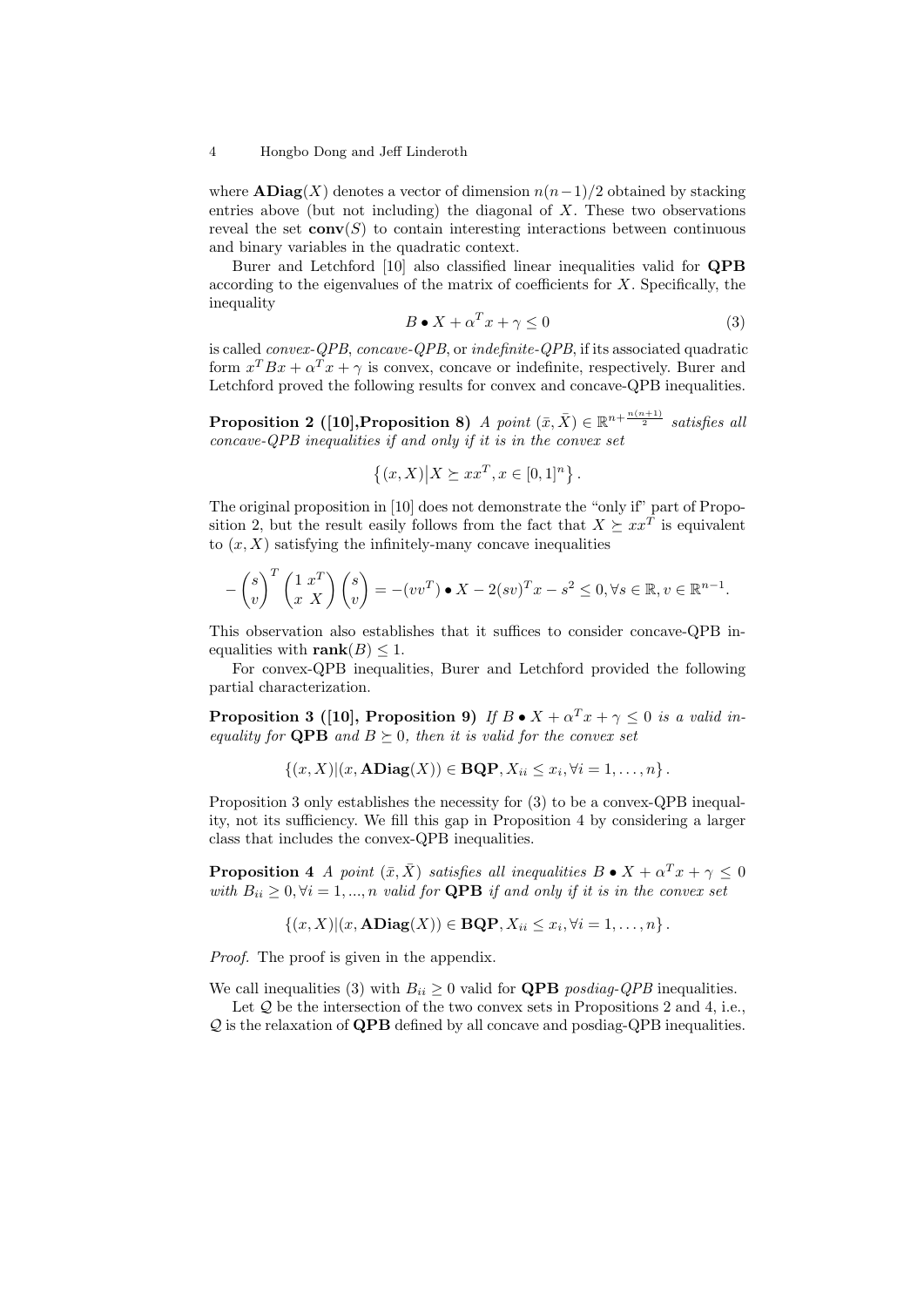Separating concave-QPB inequalities can be done in polynomial time, but separating convex, or posdiag-QPB inequalities is NP-Complete, as BQP is affinely equivalent to the cut polytope [21].

Burer and Letchford demonstrate that  $\mathbf{QPB} \subset \mathcal{Q}$ , even for  $n = 3$ , although it follows from [2] that  $\mathbf{QPB} = \mathcal{Q}$  for  $n \leq 2$ . On the other hand,  $\mathcal{Q}$  empirically has been shown to be a very tight relaxation of **QPB**. Specifically, Anstreicher [1] shows that using a subset of all valid inequalities for Q suffices to solve 49 of 50 instances (up to size  $n = 60$ ) of the BoxQP library [11] at the root node. The inequalities used in the study of Anstreicher are all concave-QPB inequalities and posdiag-QPB inequalities derived via the Reformulation-Linearization Technique [23] and the triangle inequalities for BQP introduced by [21].

In the remainder of the paper, we study valid inequalities for the case  $conv(S)$ (and  $conv(S^{\succeq})$ ), when the indicator variables z come into play. Note that by setting  $z_i = 1 \forall i$ , conv $(S)$  is easily mapped to QPB. Our hope is to capitalize on the strength of  $\mathcal Q$  as a relaxation of  $\mathbf{QPB}$  to generate strong relaxations for  $conv(S)$ . More specifically, for any valid inequality for  $conv(S)$ 

$$
B \bullet X + \alpha^T x + \gamma \le \delta^T z,\tag{4}
$$

the inequality  $B \cdot X + \alpha^T x + (\gamma - \delta^T e) \leq 0$  is a valid inequality for **QPB**, where e is a vector of all ones with proper dimension. In this sense, valid inequalities for  $conv(S)$  can be obtained by lifting valid inequality for **QPB**, i.e., by determining  $\delta$  and modifying the constant term appropriately. We analyze the strength of lifted-concave and lifted-posdiag-QPB inequalities separately in the following two sections.

# 3 Lifted-Posdiag-QPB Inequalities

In this section we characterize the set defined by all lifted-posdiag-QPB inequalities for  $conv(S)$ . The analysis shows the "negative" result that lifted-posdiag-QPB inequalities provide no restriction on  $z_i$  other than that provided by the continuous relaxation:  $x_i \leq z_i \leq 1$ .

**Theorem 1.** A point  $(\bar{x}, \bar{X}, \bar{z}) \in \mathbb{R}^{2n + \frac{n(n+1)}{2}}$  satisfies all valid inequalities  $B \bullet X + \alpha^T x + \gamma \leq \delta^T z$  for  $\textbf{conv}(S)$ , with  $B_{ii} \geq 0, \forall i = 1, \ldots, n$ , if and only if it is in the following convex set:

$$
\{(x, X, z) | (x, \mathbf{ADiag}(X)) \in \mathbf{BQP}, X_{ii} \le x_i \le z_i \le 1, \forall i = 1, \dots n\}.
$$
 (5)

*Proof.* We first show that if  $(\bar{x}, \bar{X}, \bar{z})$  satisfies all valid inequalities for conv(S) with  $B_{ii} \geq 0$ , then the point is in the set defined in (5). Since **BQP** is a projection of QPB, any valid inequality for  $(x, \text{ADiag}(X)) \in \text{BQP}$  is a lifted-posdiag-QPB inequality for  $conv(S)$ , as the coefficients for  $X_{ii}$  are zeros. The inequalities  $X_{ii} - x_i \leq 0$ ,  $x_i \leq z_i$  and  $-1 \leq -z_i$  are also lifted-posdiag-QPB inequalities.

To prove the other direction, let  $(\bar{x}, \bar{X}, \bar{z})$  be such that  $(\bar{x}, AB\text{lag}(\bar{X})) \in$  $BQP, \overline{X}_{ii} \leq \overline{x}_i \leq \overline{z}_i \leq 1 \forall i = 1, \ldots, n$ . We show this point satisfies all liftedposdiag-QPB inequalities for  $conv(S)$ . The first claim is that it suffice to show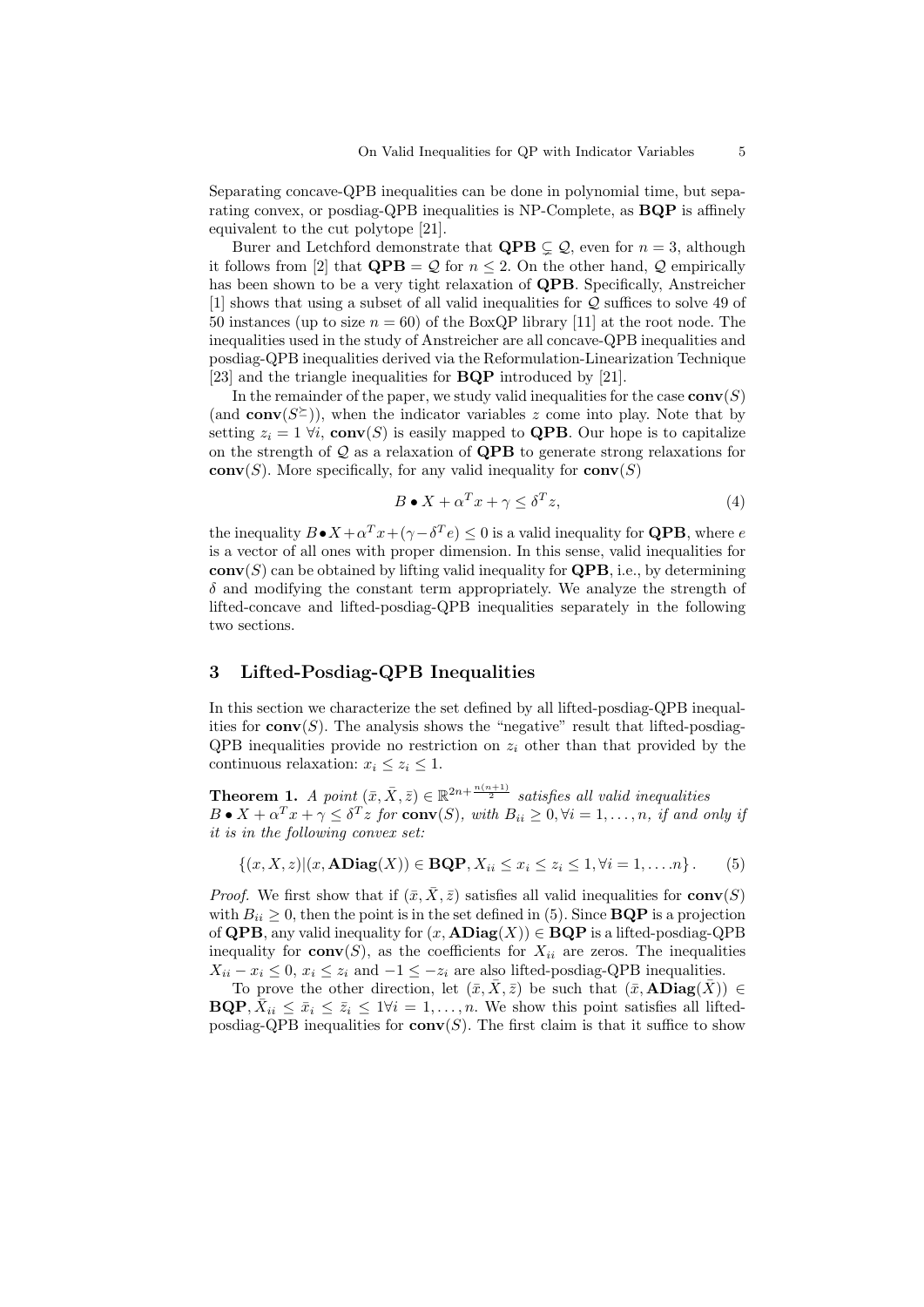this for all lifted-posdiag-QPB inequalities with  $\delta_i \geq 0$   $\forall i = 1, \ldots, n$ . A proof of the claim is given in the appendix.

*Claim.*  $B \bullet X + \alpha^T x + \gamma \leq \delta^T z$  is valid for **conv**(S) if and only if the tighter inequality

$$
B \bullet X + \alpha^T x + \gamma \le \sum_{i:\delta_i \ge 0} \delta_i z_i + \sum_{i:\delta_i < 0} \delta_i \tag{6}
$$

is also valid for  $conv(S)$ .

Next for any  $B \bullet X + \alpha^T x + \gamma \leq \delta^T z$  valid for  $conv(S)$ , if  $x = z \in \{0,1\}^n$ , we have that  $x^T B x + (\alpha - \delta)^T x + \gamma \leq 0$  for all  $x \in \{0, 1\}^n$ .

As we assumed  $(\bar{x}, \mathbf{ADiag}(\bar{X})) \in \mathbf{BQP}$ , there exists a set with at most  $K = n + \frac{n(n+1)}{2} + 1$  binary vectors:  $\{y_k\}_{k=1}^K$  such that  $\bar{x} = \sum_{k=1}^K \lambda_k y_k$  and  $\bar{X}$  –  $\text{Diag}(\bar{X})$  +  $\text{Diag}(\bar{x}) = \sum_{k=1}^{K} \lambda_k y_k y_k^T$ . Here  $\lambda_k \geq 0$ ,  $\sum_k \lambda_k = 1$ ,  $\bar{X}$  – **Diag**( $\bar{X}$ ) + **Diag**( $\bar{x}$ ) means replacing the diagonal of  $\bar{X}$  with entries in  $\bar{x}$ , i.e., **Diag**( $\bar{X}$ ) is a diagonal matrix with the diagonal entries of  $\bar{X}$ , and **Diag**( $\bar{x}$ ) is a diagonal matrix with entries of vector  $\bar{x}$ . Then,

$$
B \bullet \bar{X} + \alpha^T \bar{x} + \gamma - \delta^T \bar{z} \leq B \bullet \bar{X} + (\alpha - \delta)^T \bar{x} + \gamma
$$
  
=  $B \bullet (\bar{X} - \text{Diag}(\bar{X}) + \text{Diag}(\bar{x})) + (\alpha - \delta)^T \bar{x} + \gamma + \sum_{i=1}^n B_{ii}(\bar{X}_{ii} - \bar{x}_i)$   
 $\leq B \bullet \left(\sum_k \lambda_k y_k y_k^T\right) + (\alpha - \delta)^T \left(\sum_k \lambda_k y_k\right) + \gamma$   
=  $\sum_k \lambda_k (B \bullet y_k y_k^T + (\alpha - \delta)^T y_k + \gamma) \leq 0.$ 

The first inequality follows because  $\delta_i \geq 0$  and  $\bar{x}_i \leq \bar{z}_i$ . The second inequality is because  $B_{ii} \geq 0$  and  $\overline{X}_{ii} \leq \overline{x}_i$ . The final inequality follows from the observation in the previous paragraph. This concludes our proof.

A similar negative result holds for  $conv(S^{\succeq}).$ 

**Proposition 5** An inequality  $B \cdot X + \alpha^T x + \gamma \leq \delta^T z$  with  $B_{ii} \geq 0$ ,  $\forall i = 1, \ldots, n$ is valid for  $\text{conv}(S^{\succeq})$  if and only if  $B=0$  and  $\alpha^T x + \gamma \leq \delta^T z$  is valid for the convex set  $\{(x, z) | 0 \le x \le z \le 1\}$ .

Proof. The proof is given in the appendix.

## 4 Lifted-Concave-QPB Inequalities

In this section, we consider the lifted-concave-QPB inequalities for  $conv(S)$  and show that the class defines  $conv(S^{\succeq}).$ 

**Proposition 6** A point  $(\bar{x}, \bar{X}, \bar{z}) \in \mathbb{R}^{2n + \frac{n(n+1)}{2}}$  satisfies all valid inequalities  $B \bullet \overline{X} + \alpha^T x + \gamma \leq \delta^T z$  for  $\text{conv}(S)$ , with  $B \preceq 0$  if and only if  $(\overline{x}, \overline{X}, \overline{z}) \in$  ${\bf conv}(S^{\succeq}).$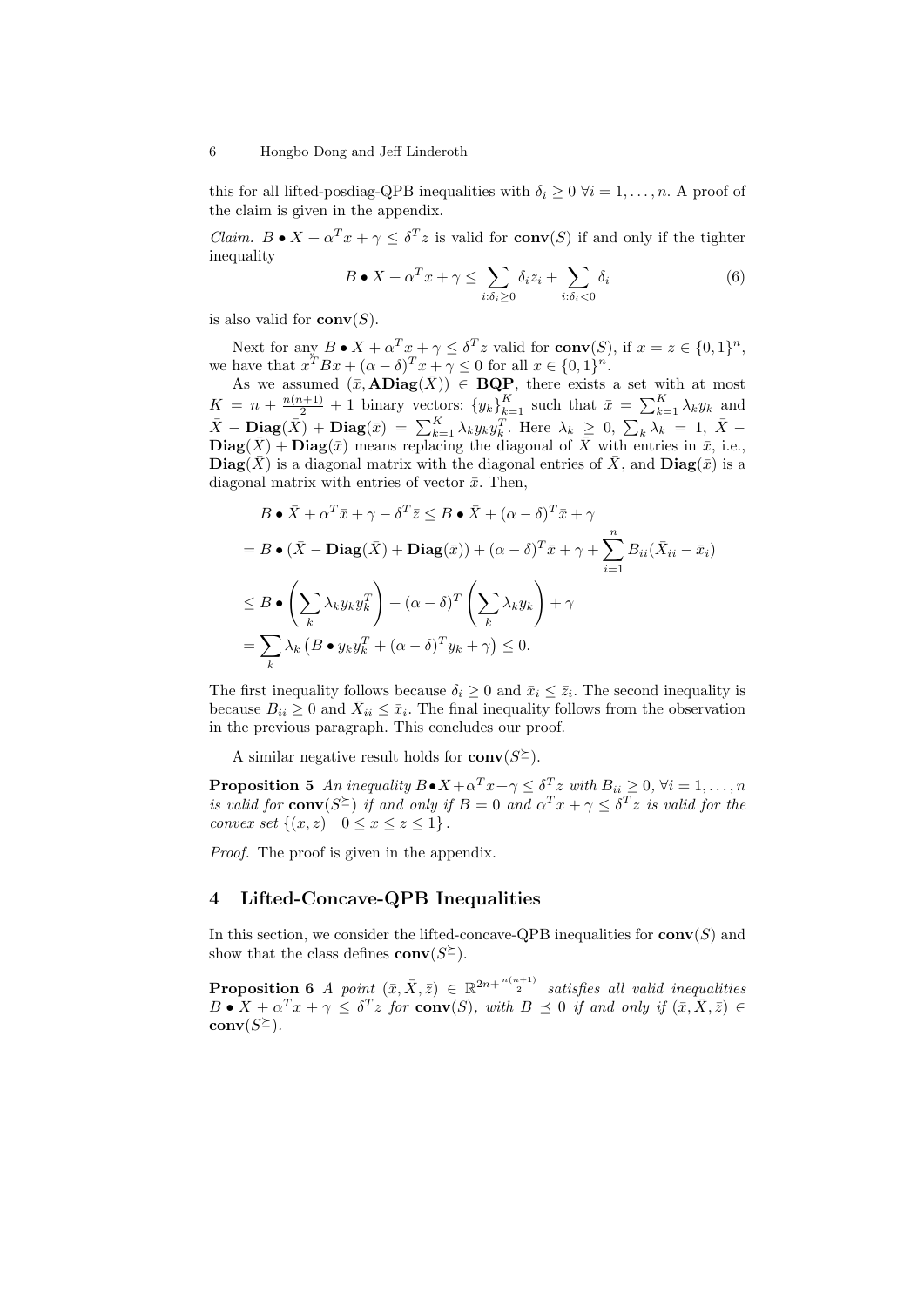Proof. The proof uses the fact that

$$
\mathbf{conv}(S^{\succeq}) = \mathbf{conv}(S) + \left\{ (0,0,X) \in \mathbb{R}^{2n + \frac{n(n+1)}{2}}, X \succeq 0 \right\}
$$

and is given in the appendix.

Next we consider the special case where each of  $B, \alpha$ , and  $\delta$  have at most one nonzero entry. We show that this class of inequalities includes all perspective cuts that use diagonal entries of  $X$ . Further, we show that by adding this simple class of inequalities to the semidefinite programming (SDP) relaxation of (1) when  $Q \succeq 0$  results in an relaxation equivalent to the recent optimal diagonal splitting approach of [25]. We first characterize all valid inequalities for  $conv(S)$ that involve only x,  $diag(X)$  and z.

**Theorem 2.** A point  $(\bar{x}, \bar{z}, \bar{X})$  satisfies all valid inequalities  $\sum_{i=1}^{n} b_i X_{ii} + \alpha^T x + \alpha^T y_{ii}$  $\gamma \leq \delta^T z$  for  $\textbf{conv}(S)$  if and only if it is in the convex set

$$
\mathbf{P} := \left\{ (x, z, X) \middle| \begin{aligned} 0 \le X_{ii} \le x_i \le z_i \le 1, \\ X_{ii} z_i \ge x_i^2, \forall i = 1, ..., n \end{aligned} \right\}.
$$

*Proof.* Note that the definition of **P** involves only  $x, z$  and  $diag(X)$ . For all  $i = 1, \ldots, n$ , since  $X_{ii} \geq 0$  and  $z_i \geq 0$ , the second-order-cone representable constraints  $X_{ii}z_i \geq x_i^2$  are can be replaced by their (infinite number of) linearized inequalities. At point  $(\hat{x}_i, \hat{X}_{ii}, \hat{z}_i)$  such that  $\hat{X}_{ii}\hat{z}_i = \hat{x}_i^2$  and  $0 \le \hat{x}_i \le \hat{z}_i \le 1$ , the linearization is

$$
-\hat{z}_i X_{ii} + 2\hat{x}_i x_i \le \hat{X}_{ii} z_i.
$$
\n<sup>(7)</sup>

So if  $(\bar{x}, \bar{z}, \bar{X})$  satisfies all  $\sum_{i=1}^{n} b_i X_{ii} + \alpha^T x + \gamma \leq \delta^T z$  that are valid for  $conv(S)$ , it must be in P.

On the other hand, if  $\sum_{i=1}^n b_i X_{ii} + \alpha^T x + \gamma \leq \delta^T z$  is valid for **conv**(*S*), then  $\gamma \leq \min\{\delta^T z - \sum_{i=1}^n b_i x_i^2 - \alpha^T x | 0 \leq x_i \leq z_i \in \{0, 1\}, \forall i\}.$  Define  $\gamma_i = \min\{\delta_i z_i - \delta^T x | 0 \leq z_i \leq z_i \leq \delta^T x\}$  $b_i \overline{x_i^2} - \alpha_i x_i | 0 \leq \overline{x_i} \leq \overline{z_i} \in \{0, 1\}$ , we must have  $\gamma \leq \sum_{i=1}^n \gamma_i$ . Further, each disaggregated inequality  $b_i X_{ii} + \alpha_i x_i + \gamma_i \leq \delta_i z_i$  is valid for  $\{(x_i, z_i, x_i^2) | 0 \leq x_i \leq$  $z_i \in \{0,1\}$ . By the convex hull characterization of the latter set (for example [16]), such a disaggregated inequality is valid for **P**. Therefore  $\sum_{i=1}^{n} b_i X_{ii}$  +  $\alpha^T x + \gamma \leq \delta^T z$  is also valid for **P**.

The inequalities  $X_{ii}z_i \geq x_i^2$  are called *perspective constraints* in the literature [15–17]. In these works, the variables  $X_{ii}$  are introduced to represent  $x_i^2$ . For fixed *i*, in the space of  $(x_i, z_i, X_{ii})$ , the lower convex envelope of the feasible set  $\{(0,0,0)\}\cup\{(x_i,1,x_i^2)|0\leq x_i\leq 1\}$  is

$$
\tilde{X}_{ii}(z_i, x_i) = \begin{cases} \frac{x_i^2}{z_i}, & 0 \le x_i \le z_i \le 1, z_i \ne 0, \\ 0, & x_i = z_i = 0. \end{cases}
$$

So we see that  $X_{ii} \geq \tilde{X}_{ii}(z_i, x_i)$  is equivalent to  $X_{ii}z_i \geq x_i^2$  with additional restriction  $0 \le X_{ii} \le x_i \le z_i \le 1$ .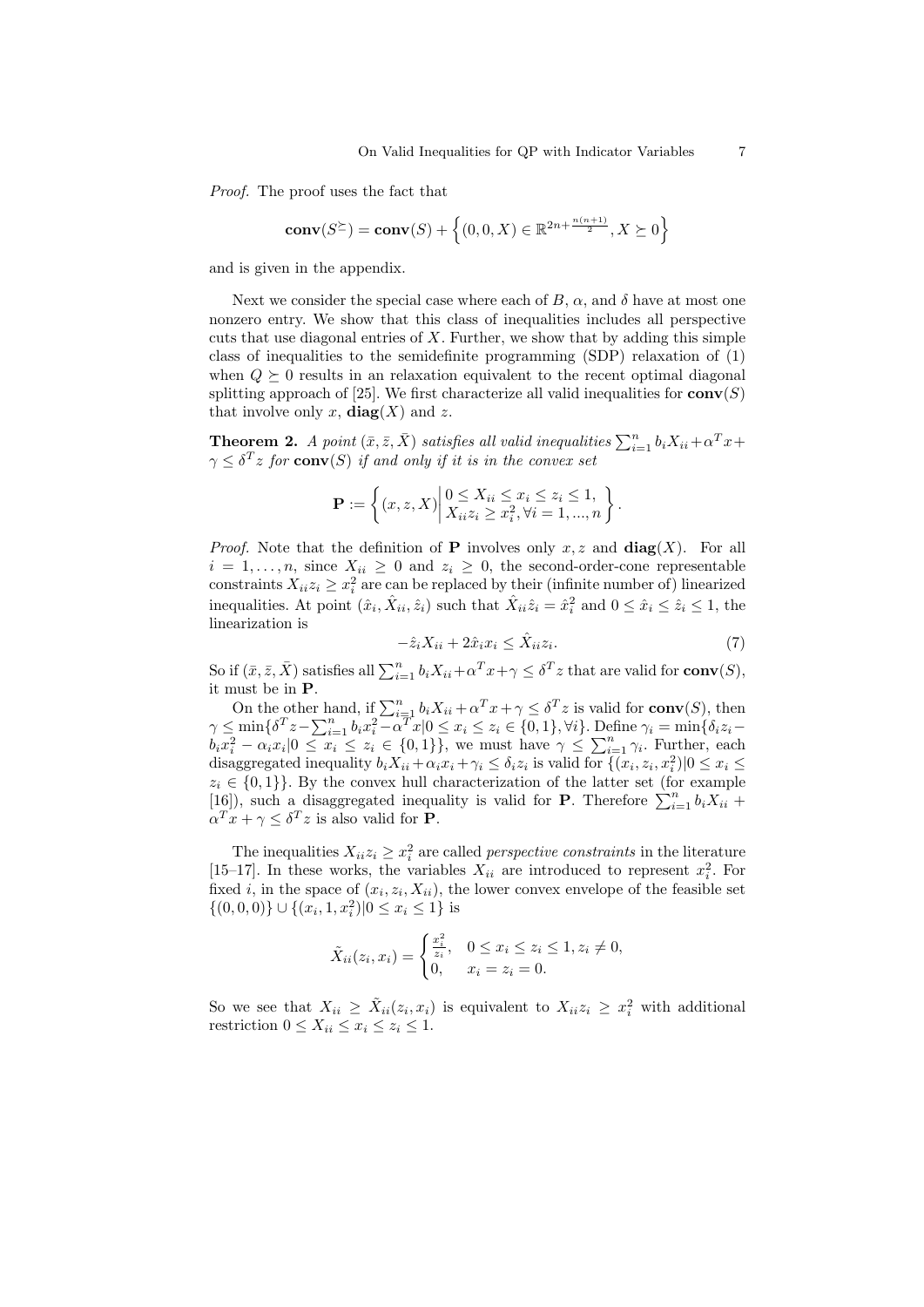It is shown, for example in [16], that if the nonlinear functions are appropriately separable (in our context, that there are no off-diagonal entries of  $X$ appearing in the objective or constraints), employing perspective constraints improves the solution time significantly for convex MINLPs. For the case of non-separable quadratic programs, one approach is to extract a separable part from the objective function, and apply the perspective constraints on this separable part. We briefly describe this procedure here and show how it is related with the simplest class of lifted-concave-QPB inequalities.

Let  $\zeta$  denote the optimal value of (1) with  $Q \succeq 0$ . A method to strengthen the continuous relaxation of (1) proposed by [15] is to find a diagonal matrix D with  $D_{ii} \geq 0$   $\forall i$  and  $Q - D \succeq 0$ , and to solve the diagonally-split convex (perspective) relaxation

$$
\zeta_{PR}(D) := \min_{p,x,z} \left\{ x^T (Q - D)x + \sum_{i=1}^n p_i + q^T x + c^T z \middle| \begin{aligned} Ax + Bz &\le b, p_i z_i \ge D_{ii} x_i^2 \\ 0 &\le x_i \le z_i \le 1, \forall i \end{aligned} \right\}.
$$

The constraints  $p_i z_i \ge D_{ii} x_i^2$  come again from the fact that the function  $f(x_i, z_i) =$  $\frac{D_{ii}x_i^2}{z_i}$  (if we define  $f(0,0) = 0$ ) is the lower convex envelope of set  $\{(0,0)\}\cup\{0\}$  $\{(D_{ii}x_i^2, 1) | 0 \le x_i \le 1\}$  in the space of  $(x_i, z_i)$ . The matrix D can be chosen to be  $\lambda_{\min}I$  if Q is positive definite with  $\lambda_{\min}$  as its minimum eigenvalue, or D can be obtained from the solution of a semidefinite program that seeks to maximize its trace. The work [15] also illustrates that this approach improves the performance of standard commercial solvers by several orders of magnitude on some portfolio optimization problems. In [15], the second order cone constraints  $p_i z_i \geq D_{ii} x_i^2$  are used to generate linear cutting planes (perspective cuts) like  $(7).$ 

An alternative way of constructing a tight relaxation is to use SDP. The standard semidefinite relaxation for (1) is

$$
\zeta_{SDP} := \min\left\{Q \bullet X + q^T x + c^T z \middle| \begin{matrix} X \succeq xx^T, Ax + Bz \le b, \\ 0 \le x_i \le z_i \le 1, \forall i \end{matrix} \right\},\tag{8}
$$

and it is easy to show that the bound obtained from (8) is equal to the bound obtained from the continuous relaxation of  $(1)$ . However, if we strengthen  $(1)$ by adding the perspective constraints as in Theorem 2, we obtain a semidefinite relaxation which is no worse than  $\zeta_{PR}(D)$  with any valid splitting  $Q = D +$  $(Q - D)$ . Specifically, if we define

$$
\zeta_{SDP/PR} := \min \left\{ Q \bullet X + q^T x + c^T z \middle| \begin{aligned} X &\geq x x^T, Ax + Bz \leq b, \\ X_{ii} z_i &\geq x_i^2, 0 \leq x_i \leq z_i \leq 1, \forall i \end{aligned} \right\}, \quad (9)
$$

then we have the following proposition.

**Proposition 7** For all diagonal  $D \succeq 0$  and  $Q-D \succeq 0$ ,  $\zeta \geq \zeta_{SDP/PR} \geq \zeta_{PR}(D)$ .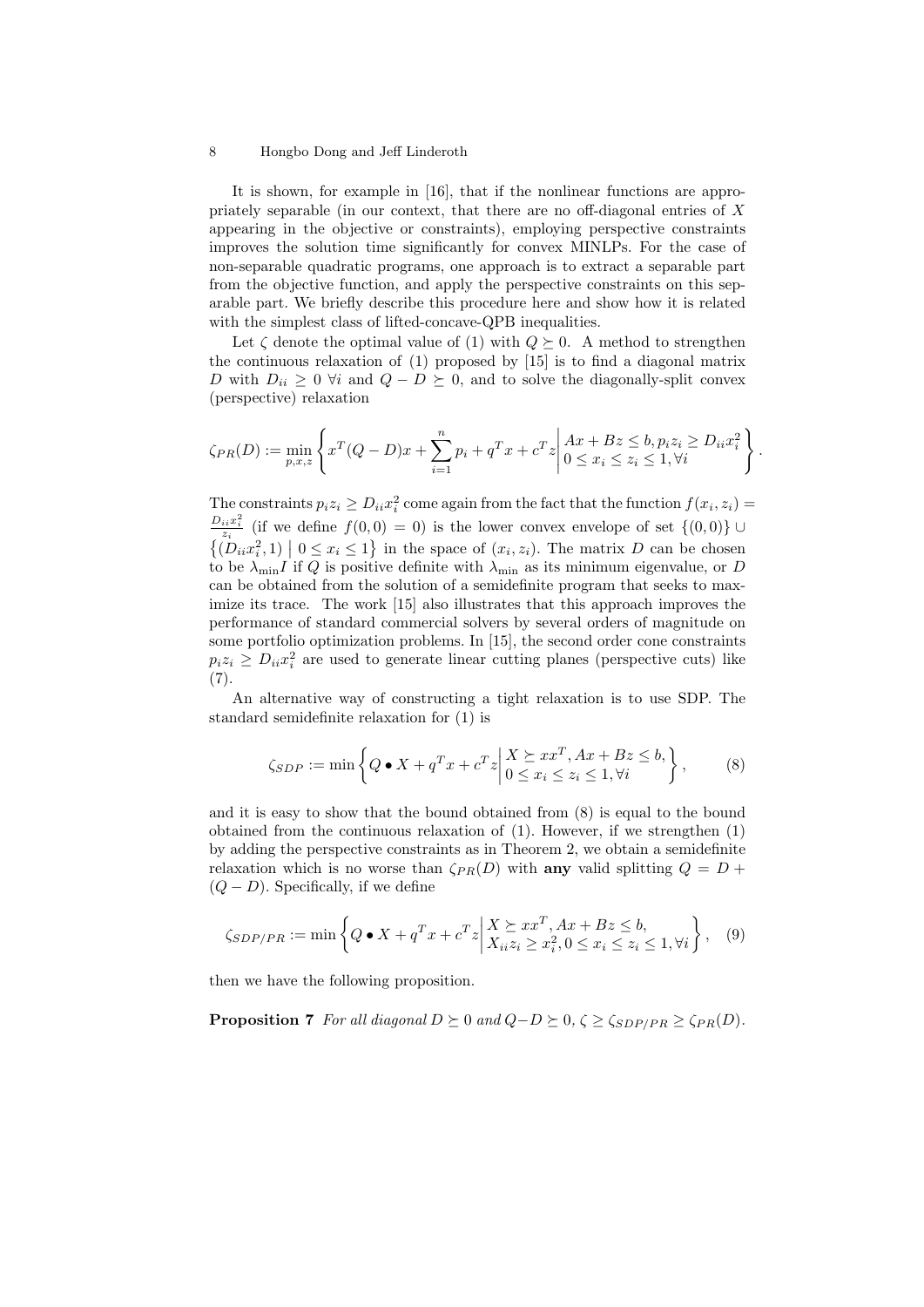*Proof.* It is straightforward to see  $\zeta \geq \zeta_{SDP/PR}$ . Suppose  $(\bar{x}, \bar{X}, \bar{z})$  is an optimal solution to (9), then for any nonnegative diagonal D such that  $Q - D \succeq 0$ ,

$$
\zeta_{SDP/PR} = Q \bullet \bar{X} + q^T \bar{x} + c^T \bar{z} = D \bullet \bar{X} + (Q - D) \bullet \bar{X} + q^T \bar{x} + c^T \bar{z}
$$
  
\n
$$
\geq \sum_{i:\bar{z}_i>0} D_{ii} \frac{\bar{x}_i^2}{\bar{z}_i} + \bar{x}^T (Q - D) \bar{x} + q^T \bar{x} + c^T \bar{z} \geq \zeta_{PR}(D).
$$

The first inequality is due to the fact that  $\bar{X}_{ii}\bar{z}_i \geq \bar{x}_i^2$  and  $\bar{X} \succeq \bar{x}\bar{x}^T$ , and last one is by definition of  $\zeta_{PR}(D)$ .

Further, if under some mild conditions, we can illustrate that there exists an "optimal"  $D^*$  such that  $\zeta_{SDP/PR} = \zeta_{PR}(D^*)$ . This result can be seen as a more natural derivation of the main result in [25], while our result deals with slightly more general linear constraints.

**Proposition 8** Suppose at least one of the following two conditions are satisfied,

- 1.  $\exists \bar{x}, \bar{z}$  such that  $A\bar{x} + B\bar{z} < b, 0 < \bar{x}_i < \bar{z}_i < 1, \forall i = 1, \ldots, n$  (Slater Condition);
- 2. Q is positive definite.

Let  $(\hat{y}, \hat{\alpha}, \hat{\beta}, \hat{\gamma}, \hat{s}, \hat{v}, \hat{W}, \hat{\lambda}, \hat{\mu}, \hat{\tau})$  be an optimal solution to the following semidefinite optimization

$$
\zeta_{SDP/PR}^{D} := \max \ -b^T y - s - e^T \tau
$$
  
s.t.  $Q - \text{Diag}(\alpha) = W$   
 $q + A^T y = 2\gamma + 2v + \lambda - \mu$   
 $c + B^T y = \beta + \mu - \tau$   
 $\begin{pmatrix} s & v^T \\ v & W \end{pmatrix} \succeq 0, \begin{pmatrix} \alpha_i & \gamma_i \\ \gamma_i & \beta_i \end{pmatrix} \succeq 0, \forall i = 1, ..., n,$   
 $y, \lambda, \mu, \tau \in \mathbb{R}_+^n,$ 

then  $\zeta_{PR}(\textbf{Diag}(\hat{\alpha})) = \zeta_{SDP/PR} = \zeta_{SDP/PR}^D$ .

Proof. The proof is given in the appendix.

Two remarks are in order. First, Proposition 7 and 8 are relevant to results for the so called QCR method [5, 6]. The QCR method aims to convexify nonconvex quadratic programs by adding terms which do not change the optimal value, for example by adding a constant multiple of  $x_i^2 - x_i$  if  $x_i$  is binary, or  $(a^T x - b)^2$  if  $a^T x = b$  is a valid constraint. The diagonal splitting approach works in the opposite manner. One starts with a convex objective, extracts a separable part while maintaining the convexity, and strengthen the separable terms using perspective constraints. It is interesting that in both cases, the optimal reformulation parameters can be found by solving an SDP. Second, as suggested by Kurt Anstreicher (personal communication), the inequalities  $X_{ii}z_i \geq x_i^2$  are implied by the standard doubly nonnegative (DNN) relaxations [8, 9] for (1).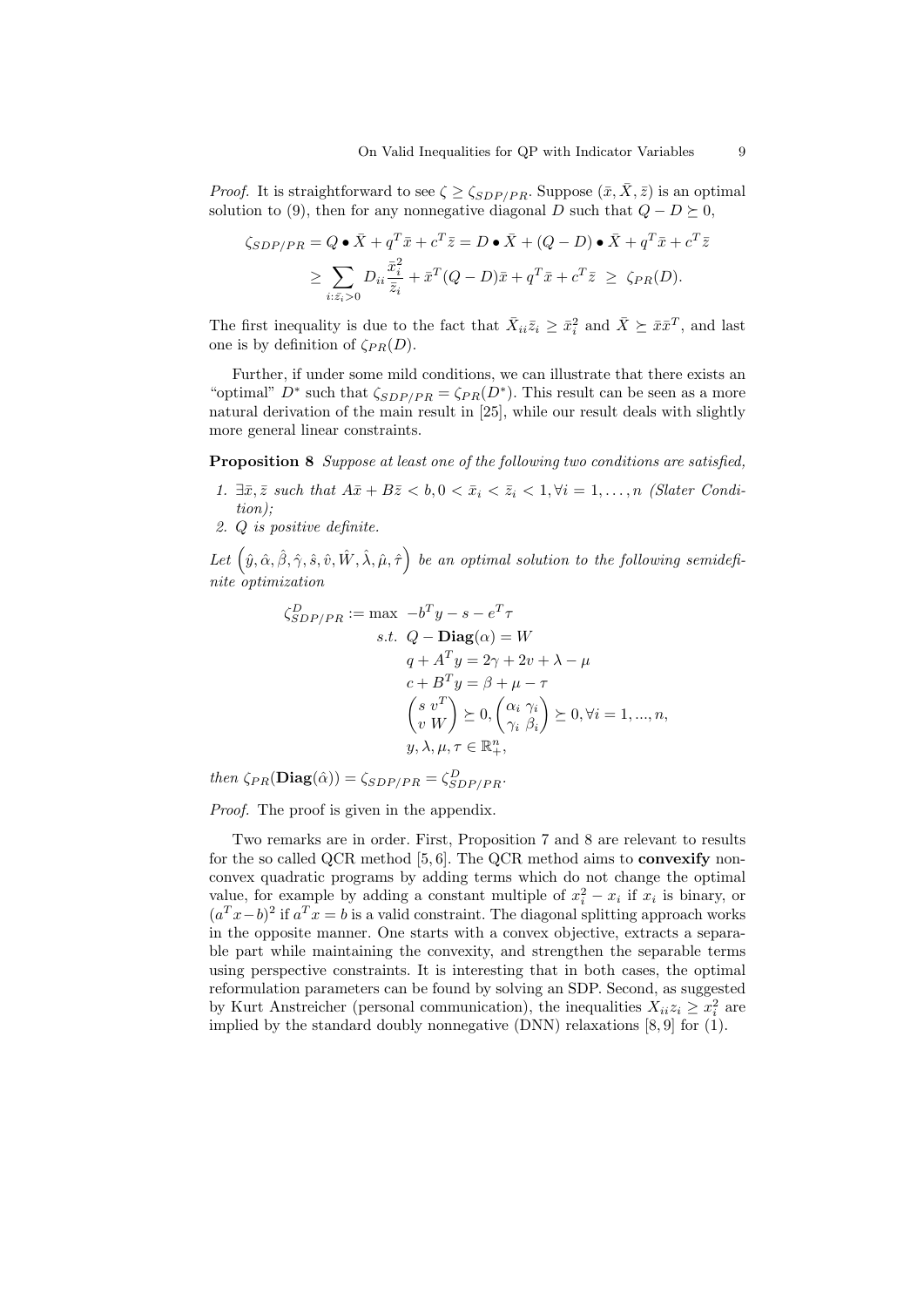# 5 Separation of Lifted-Concave-QPB Inequalities via Simultaneous Lifting

In this section we show that if the number of binary variables appearing in the inequality  $(\text{Card}(\delta))$  is fixed, then separation for lifted-concave-QPB inequalities can be accomplished by solving a semidefinite programming problem of size polynomial in  $n$ . Key to showing this result is a "dual" result to Proposition 2, which gives a direct characterization of all concave-QPB inequalities.

**Proposition 9** An inequality  $B \cdot X + \alpha^T x + \gamma \leq 0$  is a concave-QPB inequality if and only if  $(B, \alpha, \gamma)$  is in the following set  $\mathcal{V}_n$ :

$$
\mathcal{V}_n := \left\{ (B, \alpha, \gamma) \middle| \begin{pmatrix} s & v^T \\ v & -B \end{pmatrix} \succeq 0, \ \mu - 2v + \lambda = \alpha \\ -s - \mu^T e \ge \gamma, v \in \mathbb{R}^n, \lambda, \mu \in \mathbb{R}_+^n, s \ge 0 \end{pmatrix} \right\}.
$$

*Proof.* The proposition is proved by noting that  $B \bullet X + \alpha^T x + \gamma \leq 0$  is a concave-QPB inequality if and only if the following optimization (P) has nonpositive optimal objective value, where (D) is the associated dual problem.

$$
\begin{array}{ll}\n\max_{0 \le x \le e} & B \bullet X + \alpha^T x + \gamma & \min_{0 \le x \le e} & \gamma + s + \mu^T e, \\
s.t., \quad \begin{pmatrix} 1 & x^T \\ x & X \end{pmatrix} \succeq 0 & \text{(P)} & s.t., \quad \alpha = \mu - 2v - \lambda \\
& \begin{pmatrix} s & v^T \\ v - B \end{pmatrix} \succeq 0 & \text{(D)}\n\end{array}
$$

The primal problem satisfies the Slater condition, so by strong duality the conclusion easily follows.

We use Proposition 9 to create a separation problem for lifted-concave-QPB inequalities. Note that  $B \bullet X + \alpha^T x + \gamma \leq \delta^T z$  is a valid lifted-concave-QPB inequality and  $\mathbf{Card}(\delta) \leq k$  if and only if for all  $I \subseteq \{1, ..., n\}, |I| \geq n - k$ ,  $(B_{[I,I]}, \alpha_I, \gamma - \delta^T e_I) \in \mathcal{V}_{|I|}$ , where  $B_{[I,I]}, \alpha_I$  are the corresponding principal submatrix and subvector, and  $e_I$  is a vector with ones at indices in  $I$  and zeros elsewhere. In the separation problem, we write constraints defining  $\mathcal{V}_{|I|}$  for variables  $I$  we want appearing in the lifted-concave-QPB inequality. Thus, for fixed  $k$ , the separation problem of all lifted-concave-QPB inequalities with  $\text{Card}(\delta) \leq k$ can be written as an SDP of polynomial size in  $n$ . (In general the SDP size is of  $O(n^k)$ ).

We conclude this paper by providing a small computational example to illustrate using that lifted-QPB-inequalities can improve the DNN relaxation, even for  $n = 3$ . The example seems to also suggest the importance of lifted concave inequalities with  $rank(B)$  small.

Example 1 (Non-dominance by doubly non-negative relaxation). We consider the following convex quadratic program with binary indicators

$$
\min_{x \in [0,1]^3} x^T Q x + c^T x + d^T z
$$
  
s.t.  $0 \le x_i \le z_i, z_i \in \{0,1\}, i = 1,2,3,$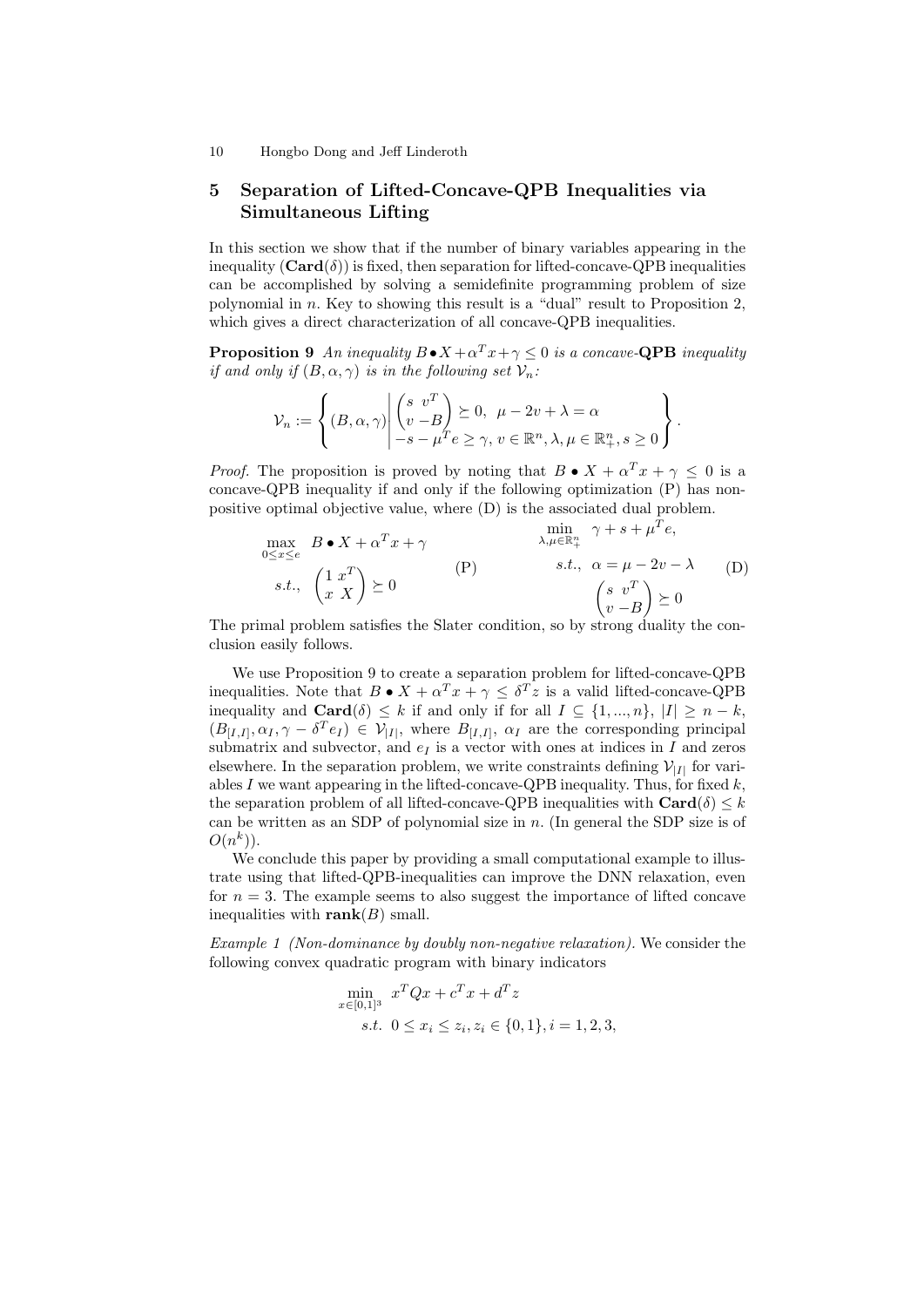where

$$
Q = \begin{pmatrix} 4.4 & 3.1 & -4.2 \\ 3.1 & 3.0 & -3.2 \\ -4.2 & -3.2 & 4.6 \end{pmatrix}, c = \begin{pmatrix} -1.4 \\ -1.4 \\ 0.1 \end{pmatrix}, d = \begin{pmatrix} 0.4 \\ 0.2 \\ 0.5 \end{pmatrix}.
$$

The optimal value is 0 and the optimal solution is  $x = z = 0$ . The DNN relaxation [8] (solved by using Yalmip [19] with CSDP [7]) yields a lower bound that equals approximately  $-3.89 \times 10^{-2}$ . Then we employ the SDP-based separation procedure based on Proposition 9 with  $k = 3$  to generate a valid lifted concave inequality, and then resolve the strengthened DNN relaxation. The lower bound is improved to the exact optimal value 0 (with accuracy about  $10^{-10}$ ) after three rounds. This computationally verifies Proposition 6. It is worth noting that the eigenvalues of B matrices in three cuts are

 $[0.0000, 0.0000, -0.5492], [0.0000, -0.0469, -0.6526], [0.0000, 0.0000, -0.7511],$ 

respectively, i.e., all of the B matrices are close to rank-one.

## 6 Discussion and Future Work

Results in this paper leave interesting open questions that we hope to address in future work. First, note for the set QPB, we may assume that all concave inequalities have rank( $B$ )  $\leq$  1. A natural question is the extent to which this result is true for  $conv(S)$ . Example 1 suggests that lifted concave-QPB inequalities with low rank of B may be more important than those with high rank. Next, can we design effective separation heuristic algorithms for lifted concave-QPB inequalities, especially when B has low rank? Last but not least, does the lifted concave approach motivate "projected formulations" where one derives valid inequalities using only  $O(n)$  number of variables?

## References

- 1. K. M. Anstreicher. On convex relaxations for quadratically constrained quadratic programming. Mathematical Programming (Series B), 2012.
- 2. K. M. Anstreicher and S. Burer. Computable representations for convex hulls of low-dimensional quadratic forms. Mathematical Programming, 124(1-2):33–43, 2010.
- 3. D. Bertsimas and R. Shioda. Algorithm for cardinality-constrained quadratic optimization. Computational Optimization and Applications, 43(1):1–22, 2009.
- 4. D. Bienstock. Computational study of a family of mixed-integer quadratic programming problems. Mathematical Programming, Series A, 74(2):121–140, August 1996.
- 5. A. Billionnet, S. Elloumi, and A. Lambert. Extending the QCR method to general mixed-integer programs. Mathematical Programming, Series A, 131:381–401, 2012.
- 6. A. Billionnet, S. Elloumi, and M.-C. Plateau. Improving the performance of standard solvers for quadratic 0-1 programs by a tight convex reformulation: The QCR method. Discrete Applied Mathematics, 157:1185–1197, 2009.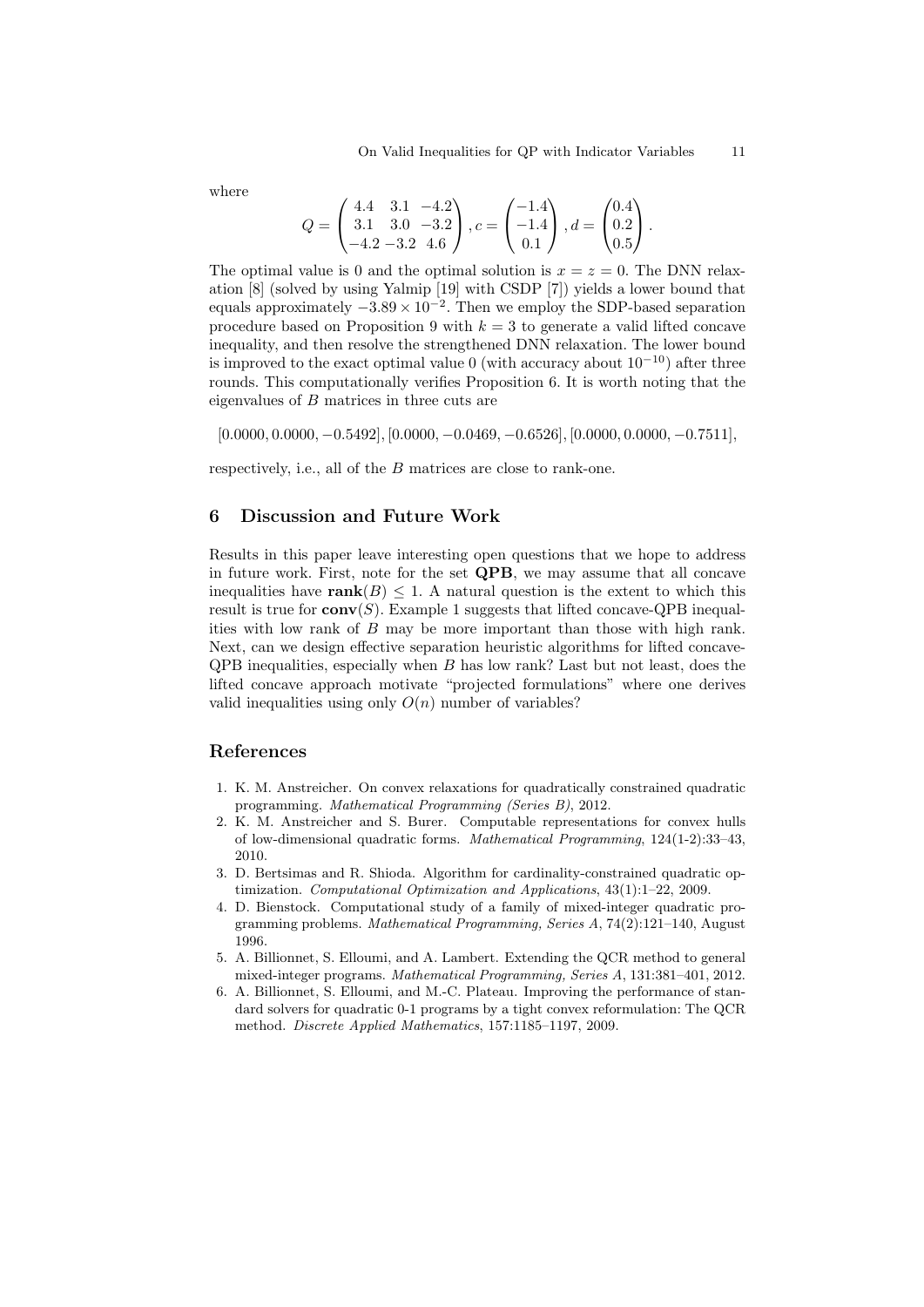- 12 Hongbo Dong and Jeff Linderoth
- 7. B. Borchers. CSDP, a C library for semidefinite programming. Optimization Methods and Software, 11(1):613–623, 1999.
- 8. S. Burer. On the copositive representation of binary and continuous nonconvex quadratic programs. Mathematical Programming, 120:479–495, 2009.
- 9. S. Burer. Optimizing a polyhedral-semidefinite relaxation of completely positive programs. Math. Prog. Comp., to appear, 2010.
- 10. S. Burer and A. N. Letchford. On nonconvex quadratic programming with box constriants. SIAM J. Optim., 20(2):1073–1089, 2009.
- 11. S. Burer and D. Vandenbussche. A finite branch-and-bound algorithm for nonconvex quadratic programming via semidefinite relaxations. Mathematical Programming, 113:259–282, 2008.
- 12. C. D'Ambrosio, J. Linderoth, and J. Luedtke. Valid inequalities for the pooling problem with binary variables. In Proceedings of 15th Conference on Integer Programming and Combinatorial Optimization, pages 117–129. Springer-Verlag, 2011.
- 13. A. Frangioni and C. Gentile. Perspective cuts for a class of convex 0-1 mixed integer programs. Mathematical Programming, 106:225–236, 2006.
- 14. A. Frangioni and C. Gentile. Solving nonlinear single-unit commitment problems with ramping constraints. Operations Research, 54(4):767–775, 2006.
- 15. A. Frangioni and C. Gentile. SDP diagonalizations and perspective cuts for a class of nonseparable MIQP. Operations Research Letters, 35(2):181–185, March 2007.
- 16. O. Günlük and J. Linderoth. Perspective reformulations of mixed integer nonlinear programming with indicator variables. Mathematical Programming (Series B), 124(1-2):183–205, 2010.
- 17. O. Günlük and J. Linderoth. Perspective reformulation and applications. In J. Lee and S. Leyffer, editors, IMA Volumes in Mathematics and its Applications, volume 154, pages 61–92. Springer, 2012.
- 18. G. J and D. Li. Cardinality constraint linear-quadratic optimal control. IEEE Transactions on Automatic Control, 56(8):1936–1941, 2011.
- 19. J. Löfberg. YALMIP: A Toolbox for Modeling and Optimization in MATLAB. In Proceedings of the CACSD Conference, Taipei, Taiwan, 2004.
- 20. A. Miller. Subset Selection in Regression, volume 40 of Monographs in Statistics and Applied Probability. Chapman and Hall, London, 1990.
- 21. M. Padberg. The Boolean quadric polytope: some characteristics, facets and relatives. Math. Programming, 45(1, (Ser. B)):139–172, 1989.
- 22. D. J. Papageorgiou, A. Toriello, G. L. Nemhauser, and M. W. P. Savelsbergh. Fixed-charge transportation with product blending. Transportation Science, 46(2):281–295, May 2012.
- 23. H. D. Sherali and W. P. Adams. A reformulation-linearization technique for solving discrete and continuous nonconvex problems, volume 31 of Nonconvex Optimization and its Applications. Kluwer Academic Publishers, Dordrecht, 1999.
- 24. D. Wei and A. V. Oppenheim. A branch-and-bound algorithm for quadraticallyconstrained sparse filter design. IEEE Transactions on Signal Processing, 2012. To appear.
- 25. X. Zheng, X. Sun, and D. Li. Improving the performance of MIQP solvers for quadratic programs with cardinality and minimum threshold constraints: A semidefinite program approach. Manuscript, Nov. 2010.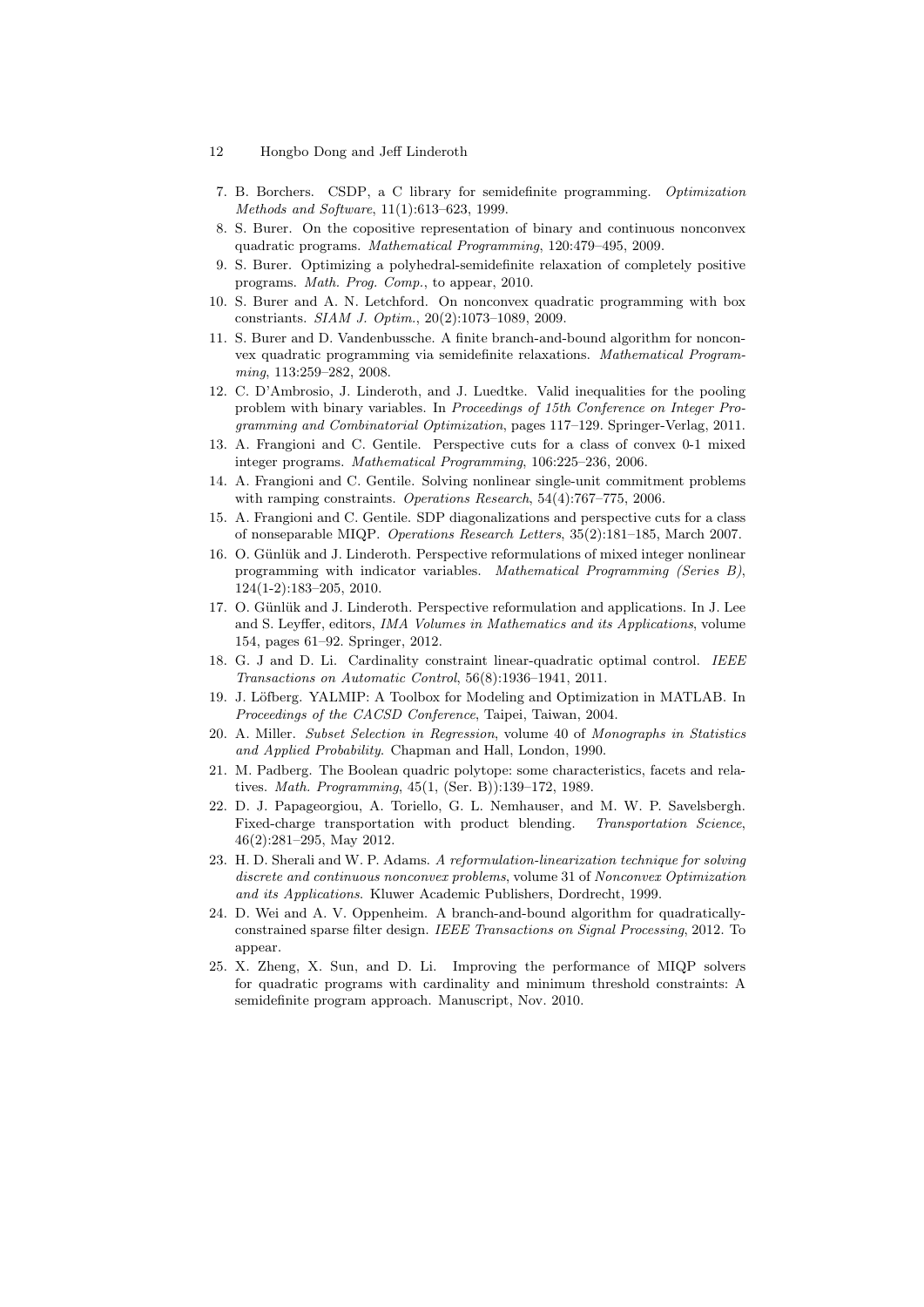## Appendix

#### Proof of Proposition 1.

*Proof.* To show  $conv(S)$  is full-dimensional, we enumerate the following affinity independent points in S. All entries we do not mention are assumed to be 0.

- 1.  $(x, z, X) = 0$ ;
- 2.  $z_i = 1, x = 0, X = 0$ , for  $i = 1, ..., n$ ;
- 3.  $z_i = 1, x_i = 1, X_{ii} = 1$ , for  $i = 1, ..., n$ ;
- 4.  $z_i = 1, x_i = 0.5, X_{ii} = 0.25,$  for  $i = 1, ..., n;$
- 5.  $z_i = z_j = 1, x_i = x_j = X_{ii} = X_{ij} = X_{jj} = 1$ , for  $1 \le i < j \le n$ .

The above  $\frac{n(n+1)}{2} + 2n + 1$  points are affinely independent. Therefore  $conv(S)$ is full-dimensional. Because  $S \subseteq S^{\succeq}$ , **conv** $(S^{\succeq})$  is also full-dimensional.

Since every extreme point of  $conv(S)$  is in S, to show the second result, it suffices to show every point in S is extremal in  $conv(S)$ . If otherwise, there exists  $\hat{x}$  and  $\{x^{(1)}, \dots, x^{(K)}\} \in \mathbb{R}^n$  such that  $\hat{x}\hat{x}^T = \sum_{j=1}^K \lambda_j x^{(j)} x^{(j)T}$ , where  $\lambda_j \geq 0$  and  $\sum_{j=1}^K \lambda_j = 1$ . This contradicts with the extremal characterization of the positive semidefinite cone. Therefore the set of extreme points for  $conv(S)$ is exactly S.

For the last result, take a point  $(\bar{x}, \bar{z}, \bar{X}) \in \text{conv}(S)$  and  $\tilde{X} \succeq 0$ , and let  $(\bar{x}, \bar{z}, \bar{X}) = \sum_j \lambda_j(x^{(j)}, z^{(j)}, x^{(j)}\bar{x}^{(j)T})$  be the convex combination of points in S, then  $(\bar{x}, \bar{z}, \bar{X} + \tilde{X}) = \lambda_1(x^{(j)}, z^{(j)}, x^{(j)}x^{(j)T} + \tilde{X}) + \sum_{j>1} \lambda_j(x^{(j)}, z^{(j)}, x^{(j)}x^{(j)T}) \in$  $conv(S^{\succeq})$ . So

$$
conv(S^{\succeq}) \supseteq conv(S) + \left\{ (0,0,X) \in \mathbb{R}^{2n + \frac{n(n+1)}{2}}, X \succeq 0 \right\}.
$$

To show the other direction, note every point  $(x, z, X) \in S^{\succeq}$  can be written as  $(x, z, xx^T) + (0, 0, X - xx^T)$ , hence is in  $conv(S) + \{(0, 0, X) \in \mathbb{R}^{2n + \frac{n(n+1)}{2}}, X \succeq 0\}$ .

#### Proof of Proposition 4.

*Proof.* Suppose that  $\exists (\bar{x}, \bar{X})$  such that  $(\bar{x}, AB\text{lag}(\bar{X})) \in BQP$  and  $\bar{X}_{ii} \leq$  $\bar{x}_i \forall i = 1, \ldots, n$ . By the properties of projection, there then exist  $y_1, y_2, \ldots, y_K \in$  $\{0,1\}$ <sup>n</sup> such that

$$
(\bar{x}, \bar{X} - \mathbf{Diag}(\bar{X}) + \mathbf{Diag}(\bar{x})) = \sum_{k=1}^{K} \lambda_k (y_k, y_k y_k^T),
$$

where  $\lambda_k \geq 0, \forall k = 1, ..., K, \sum_{k=1}^K \lambda_k = 1$ , and  $\bar{X} - \textbf{Diag}(\bar{X}) + \textbf{Diag}(\bar{x})$  is the matrix  $\bar{X}$  with its diagonal replaced by entries in  $\bar{x}$ . Then  $B \bullet \bar{X} + \alpha^T \bar{x} + \gamma$ equals

$$
B \bullet (\bar{X} - \mathbf{Diag}(\bar{X}) + \mathbf{diag}(\bar{x})) + \alpha^T \bar{x} + \gamma + \sum_{i=1}^n B_{ii} (\bar{X}_{ii} - \bar{x}_i)
$$
  

$$
\leq B \bullet \left(\sum_{k=1}^K \lambda_k y_k y_k^T\right) + \alpha^T \left(\sum_{k=1}^K \lambda_k y_k\right) + \gamma \leq 0.
$$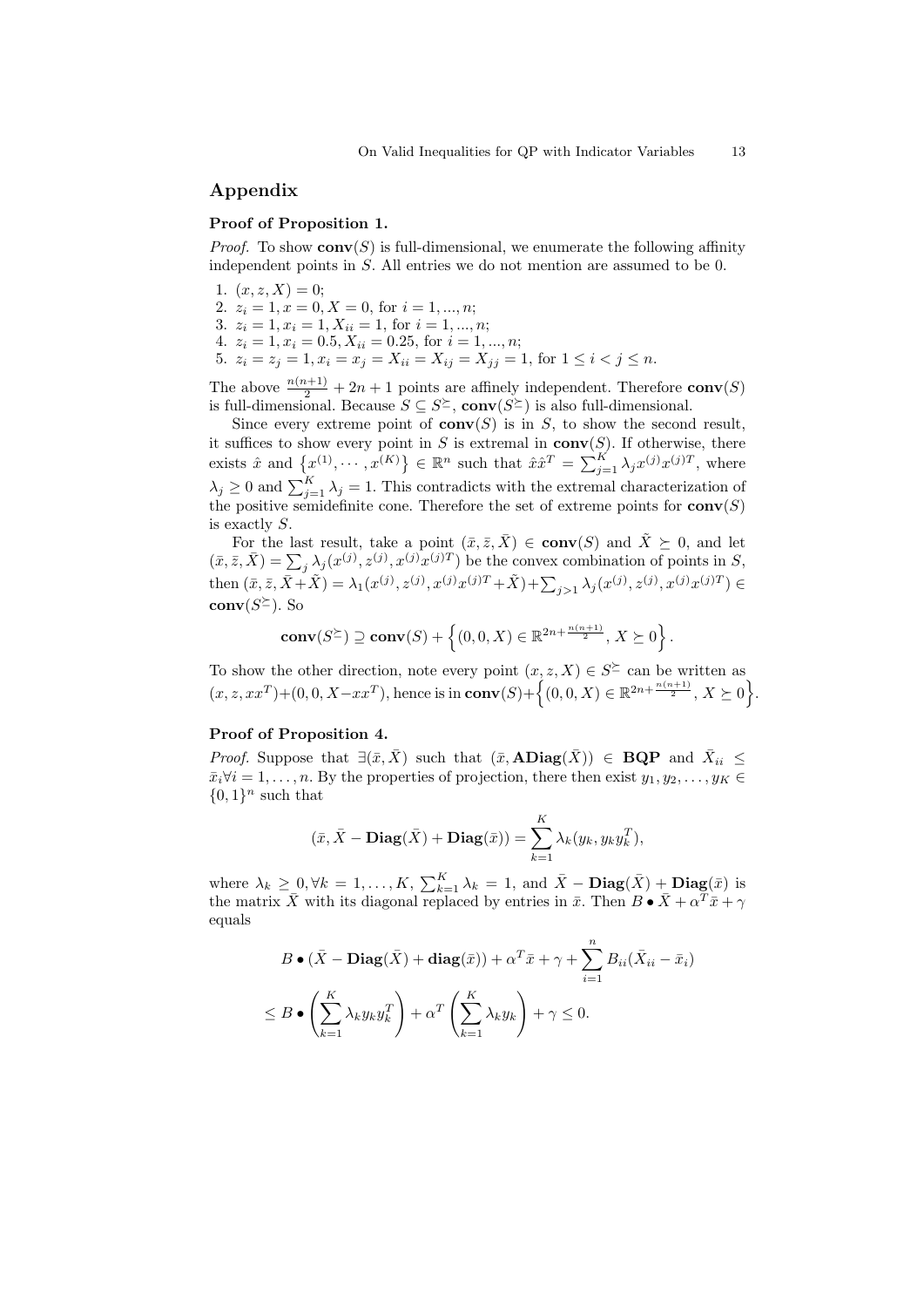The first inequality is because  $\bar{X}_{ii} \leq \bar{x}_i$  and  $B_{ii} \geq 0$ , and the second inequality is because  $B \cdot X + \alpha^T x + \gamma \leq 0$  is valid for **QPB**, hence valid for  $(y_k, y_k y_k^T) \forall k =$  $1, \ldots, K$ .

The opposite direction of the proof is easy because **BQP** equals a projection of QPB, so any inequality from  $(x, \text{ADiag}(X)) \in \text{BQP}$  is a posdiag inequality for QPB as all diagonal coefficients are zeros.

#### Proof of Proposition 5

*Proof.* By Proposition 1, all  $X \succeq 0$  defines a recession direction for  $conv(S^{\succeq})$ . From this, and the fact that x and z are bounded in  $conv(S^{\succeq})$ , if  $B \cdot X + \alpha^T x +$  $\gamma \leq \delta^T z$  with  $B_{ii} \geq 0$   $\forall i = 1, ..., n$  is valid for  $conv(S^{\succeq})$ , then we must have  $B \preceq 0$ . Together with  $B_{ii} \geq 0$ ,  $\forall i = 1, \ldots, n$ , it follows that  $B = 0$ . Further, if  $\alpha^T x + \gamma \leq \delta^T z$  is valid for  $\text{conv}(S^{\succeq})$ , then it is valid for  $\{(x, z) | 0 \leq x \leq z \leq 1\}$ , which is the projection of  $conv(S^{\succeq})$  onto the space of  $(x, z)$ . The other direction is trivial.

#### Proof of Claim in Theorem 1.

*Proof.* For any triplet  $(x, xx^T, z)$  such that  $0 \le x_i \le z_i \in \{0, 1\}$ ,  $\forall i$ , there is a triplet  $(\tilde{x}, \tilde{x}\tilde{x}^T, \tilde{z})$  such that  $||x - \tilde{x}||$  is arbitrarily small,  $0 \leq \tilde{x}_i \leq \tilde{z}_i \in \{0, 1\}, \forall i$ , and  $\tilde{z}_i = z_i \ \forall i$  such that  $\delta_i \geq 0$  and  $\tilde{z}_i = 1 \ \forall i$  such that  $\delta_i < 0$ . Therefore if there exists  $(x, xx^T, z), 0 \le x_i \le z_i \in \{0, 1\}, \forall i$  violates (6), i.e. if  $B \bullet xx^T +$  $\alpha^T x + \gamma > \sum_{i:\delta_i\geq 0} \delta_i z_i + \sum_{i:\delta_i\leq 0} \delta_i$ , it must be that  $B \bullet \tilde{x} \tilde{x}^T + \alpha^T \tilde{x} + \gamma > \delta^T \tilde{z}$ , so  $B \bullet X + \alpha^T x + \gamma \leq \delta^T z$  was not valid for  $conv(S)$ . On the other hand, if all admissible triplets  $(x, xx^T, z)$  satisfy  $(6)$  then they satisfy  $B \cdot \bar{X} + \alpha^T \bar{x} + \gamma \leq \delta^T \bar{z}$ .

## Proof of Proposition 6.

*Proof.* Let  $B \cdot X + \alpha^T x + \gamma \leq \delta^T z$  be a valid inequality for  $conv(S)$  and  $B \preceq 0$ . Because of Proposition 1,  $B \bullet X + \alpha^T x + \gamma \leq \delta^T z$  is also valid for  $\text{conv}(S^{\succeq})$ . To prove the converse, if  $B \bullet X + \alpha^T x + \gamma \leq \delta^T z$  is a valid inequality for  $\text{conv}(S^{\succeq})$ , because **conv** $(S^{\succeq})$  has the recession cone  $\{(0,0,X)\in\mathbb{R}^{2n+\frac{n(n+1)}{2}}, X\succeq 0\}$ , we must have  $B \preceq 0$ .

#### Proof of Proposition 8.

*Proof.* In (9) we may rewrite  $X \succeq xx^T$  and  $X_{ii}z_i \geq x_i^2$  as  $\begin{pmatrix} 1 & x \\ x & X \end{pmatrix} \succeq 0$  and  $\big(X_{ii}\ x_i\big)$  $x_i$   $z_i$  $\left( \begin{array}{c} s \\ v \end{array} \right) \geq 0.$  Then by introducing dual variables  $\begin{pmatrix} s \\ v \end{pmatrix}$  and  $\begin{pmatrix} \alpha_i \\ \gamma_i \end{pmatrix}$  $\gamma_i$   $\beta_i$  $\Big)$  for them respectively, and y for  $Ax + Bz \leq b$ ,  $\lambda, \mu, \tau$  for  $0 \leq x \leq z \leq e$ , it is straightforward to verify that our optimization problem is the dual problem of (9). Also condition 1 implies (9) is strictly feasible, and condition 2 implies the dual SDP is strictly feasible. Hence by strong duality  $\zeta_{SDP/PR} = \zeta_{SDP/PR}^D$ .